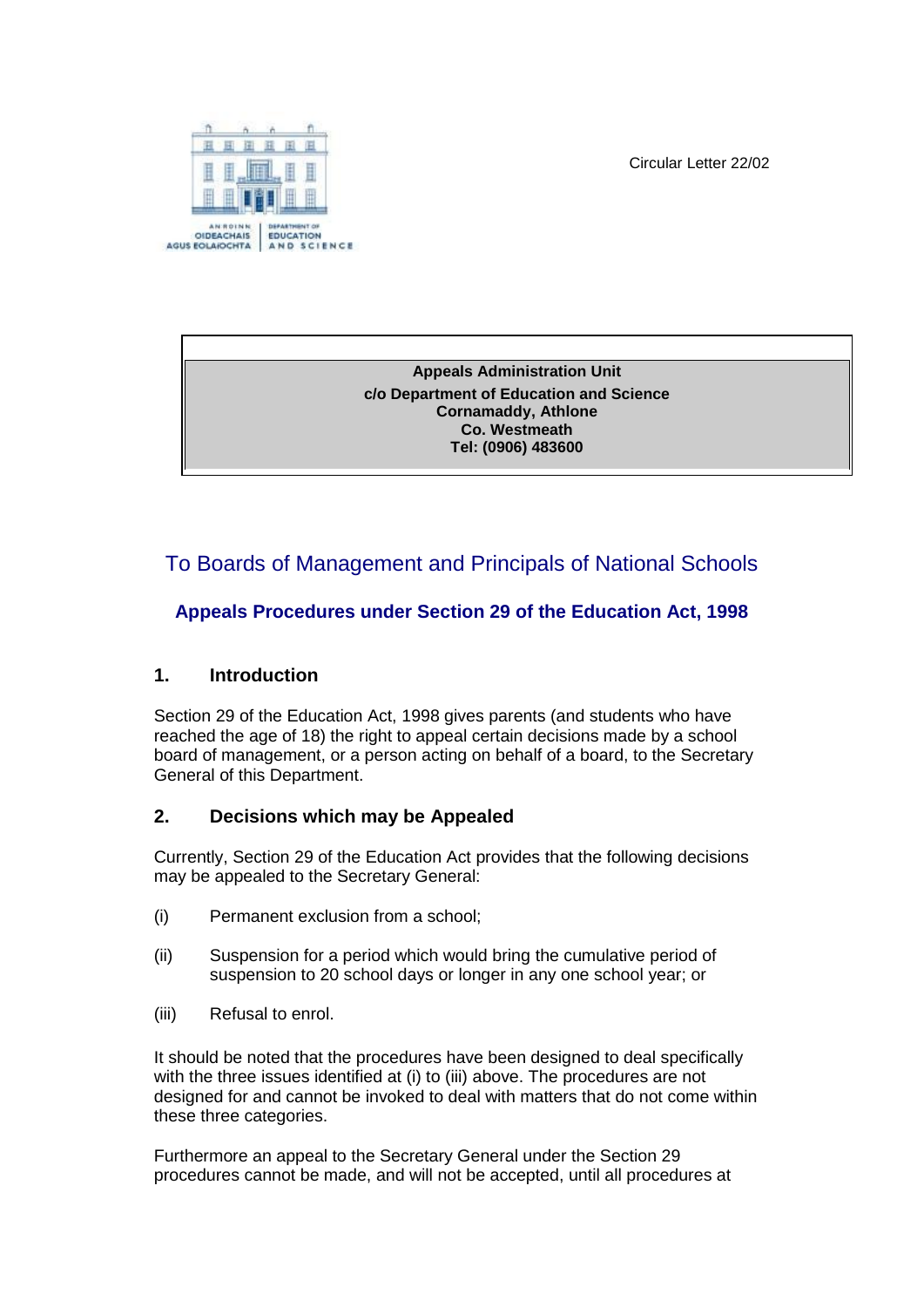local level have been exhausted. In effect, the matter that is the subject of the appeal will have had to have been referred to the Board of Management of the school and the Board will have had to issue its decision in the matter.

#### **3. Timeframe for making Appeals**

Appeals must generally be made within **42** calendar days from the date the decision of the school was notified to the parent or student. Accordingly, schools should advise parents of this right of appeal and associated timeframe when informing them of any of the above categories of decisions.

#### **4. Procedures to be followed**

The detailed procedures that apply to all appeals to the Secretary General under Section 29 of the Education Act 1998 are outlined in the appendix to this Circular. In brief, there are three layers to these procedures:

- a) Both parties will be asked in the first instance to see if an accommodation can be reached at local level;
- b) Should that fail, and where the Appeals Committee considers that it may be possible to facilitate agreement between the appellant and school, a facilitator will be appointed to contact the parties at the earliest opportunity;
- c) Finally, an appeal may be referred for hearing by an Appeals Committee established by the Minister for Education and Science.

#### **5. Queries**

Any other queries relating to the Appeals Procedure outlined in this circular should be directed to Post Primary Administration, Department of Education and Science, Tullamore, Co. Offaly (Tel. (057) 93 24377. Finally all references in the attached Appendix to the Appeals Administration Unit should be regarded as a reference to Primary Administration Section 2 until further notice.

*This circular together with the Irish version is available on the Department of Education and Science website at [www.education.ie](http://www.education.ie/)*

*The [Section 29 Appeals Application Form](http://www.education.ie/en/Parents/Services/Appeal-against-Permanent-Exclusion-Suspension-or-Refusal-to-Enrol/Section-29-Appeals-Application-Form.doc) is also available on this website*

**D Ó Ríain Principal Officer**

**September 2002**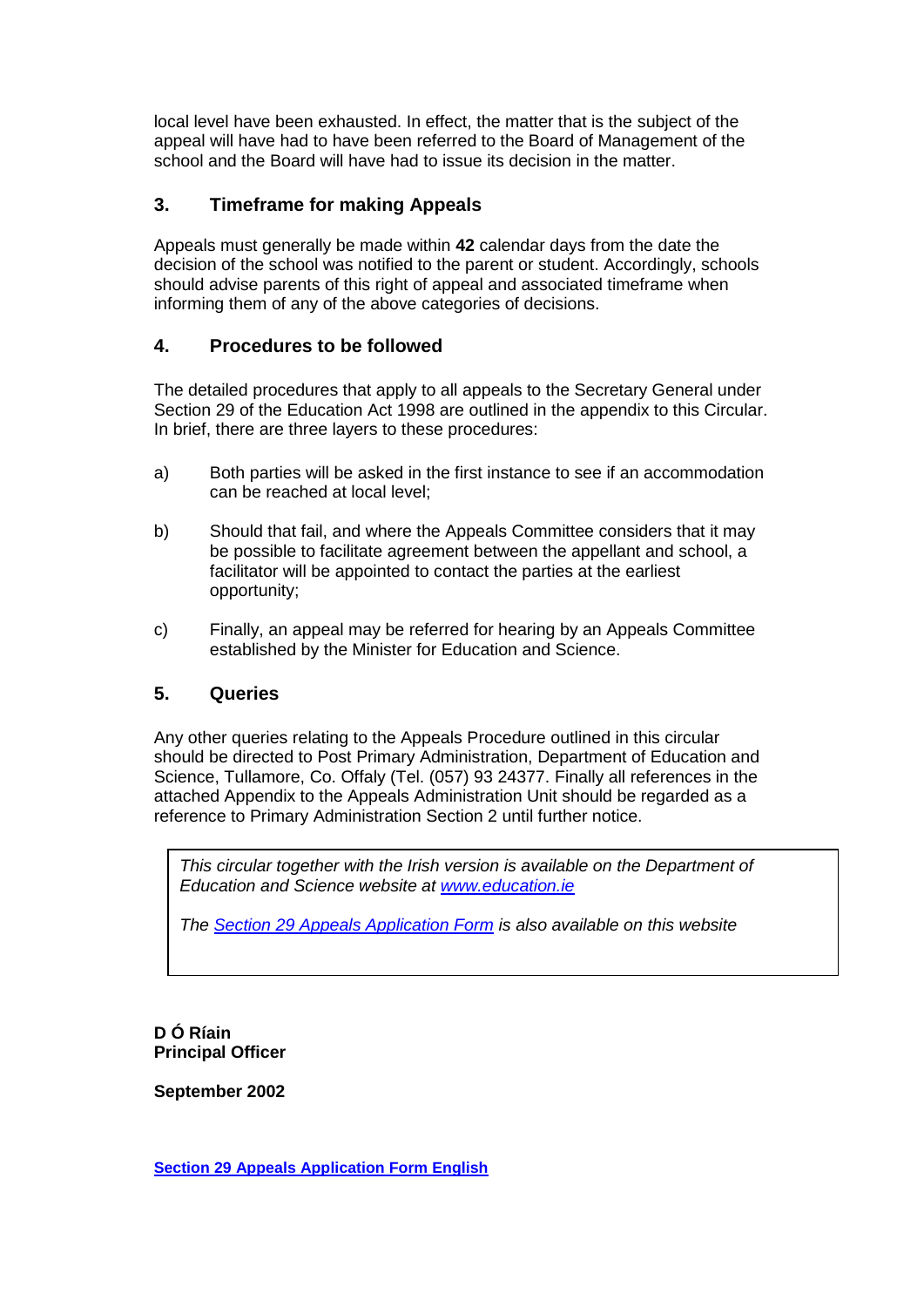### **Appendix to Circular Primary 22/2002**

### **Procedure for Hearing and Determining Appeals under Section 29 of the Education Act, 1998**

## **Introduction**

Section 29 of the Education Act, 1998, gives parents (and students who have reached the age of 18) the right to appeal certain decisions made by a school's board of management, or a person acting on behalf of the board of management, to the Secretary General of the Department of Education and Science.

The Act provides that a decision of a board of management to permanently exclude, suspend or refuse to enrol a student may be appealed on commencement of Section 29. The class of decisions which may be appealed may be extended by the Minister, following consultation with the partners. While consultation on this aspect will be commenced as soon as possible, these procedures are now being introduced in order to provide, in this initial stage, for appeals of permanent exclusions, suspensions and refusals to enrol. The procedures will apply only to appeals of decisions taken by a board of management on or after the date of implementation of the procedures.

The legislation provides that the Minister for Education and Science will establish one or more appeals committees, for the purpose of hearing and determining appeals, and that such committees will act in accordance with such procedures as may be determined from time to time by the Minister, following consultation with the partners in education.

Having regard to the desirability of resolving grievances within the school where possible, the parties to an appeal under section 29, i.e. the appellant and the school's board of management, will be asked to consider the matter in the first instance at local level to see if an accommodation can be reached. As a general rule, appeals will only be considered by an appeals committee under section 29 where the parties are unable to resolve the issue at local level.

The Education (Welfare) Act, 2000 provides that the National Educational Welfare Board will also be able to appeal certain categories of decisions, and may also make submissions to appeals hearings. The Act has not yet been commenced. Notwithstanding this, provisions have been made in the following procedures for the role of the Board, and such provisions will apply once the relevant sections of the Education (Welfare) Act, 2000 have been commenced.

**The Department is establishing an Appeals Administration Unit to administer the new appeals process in accordance with the procedures outlined hereunder. All appeals under section 29 and requests for information in relation thereto should be addressed to this Unit [c/o Department of Education and Science, Marlborough Street, Dublin 1].**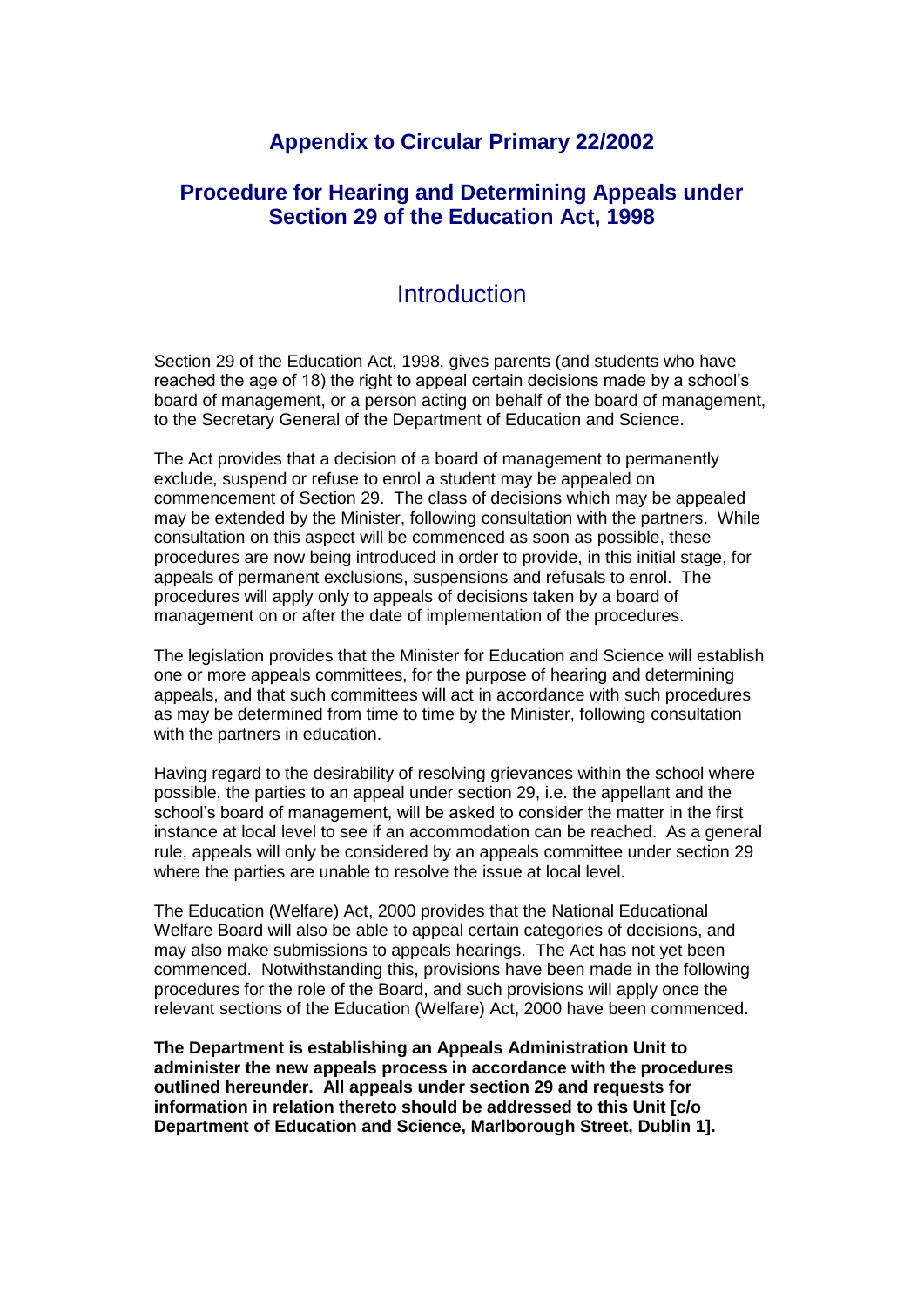# **Making of an appeal to the Secretary General of the Department of Education and Science**

- 1. An appeal may be made to the Secretary General of the Department of Education and Science in respect of a decision by a board of management, as defined in the Education Act, 1998, or by a person acting on behalf of the board of management, to:
	- a) permanently exclude a student from the school
	- b) suspend a student from the school for a period which would bring the cumulative period of suspension to 20 school days or longer in any one school year, or
	- c) refuse to enrol a student in the school.
- 2. An appeal may be made by the parent of the student concerned, or by the student, where he/she is aged 18 years or over, or by the National Educational Welfare Board when established in respect of a decision under paragraph 1 (a) or 1 (c).
- 3. An appeal will generally not be admitted unless it is made within 42 calendar days from the date the decision of the board of management under paragraph 1 (a), (b) or (c) was notified to the parent or student concerned. However, a longer period for making appeals may be allowed as an exception where the Appeals Administration Unit is satisfied that circumstances did not permit the making of an appeal within the 42 day limit.
- 4. In the case of a school which is established or maintained by a vocational education committee, the appeal against the decision of the board of management of the school shall be made, in the first instance, to the vocational education committee.
- 5. Appeals should be made in writing on the Section 29 Appeals Application Form [specimen copy enclosed] and addressed, by signed letter or fax, to the Appeals Administration Unit.The appellant should at the same time notify the school of the appeal or, alternatively, send a copy of the completed Application Form to the school. Where fax is used, the appellant should also send a signed copy by post. Appeals Application Forms may be obtained from the school or from the Appeals Administration Unit.
- 6. The Appeals Application Form should be completed in full, and should specify:
	- a) the appellant/ student's full name, address and, where relevant, telephone number
	- b) the decision being appealed
	- c) the grounds on which the decision is being appealed
	- d) the full name and address of the school concerned
	- e) the date that the parent or student was informed of the decision
	- f) the outcome of any relevant appeal proceedings at school level.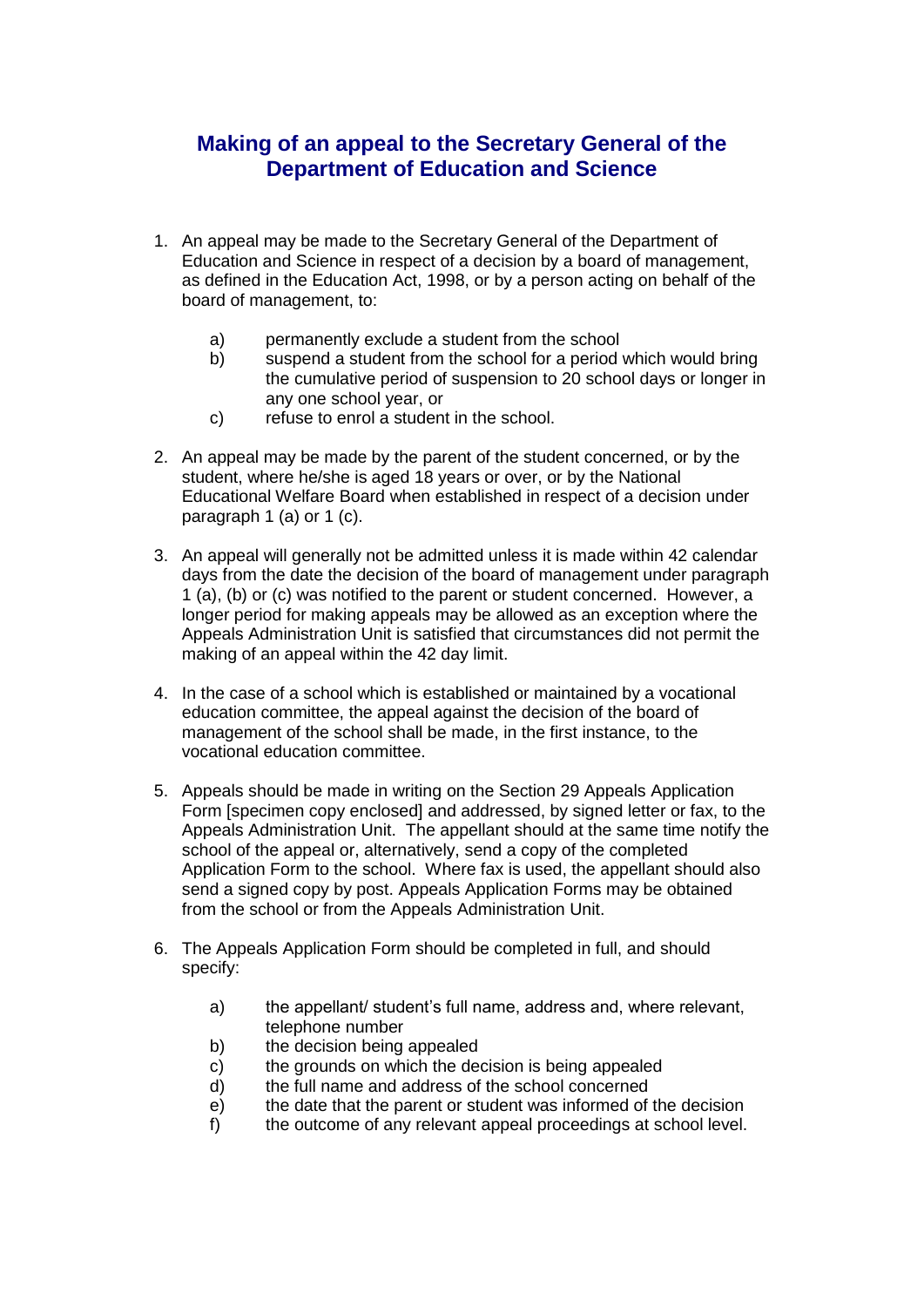- 7. If clarification is required by the Appeals Administration Unit before determining whether to admit an appeal, such clarification will be sought immediately. Such clarification may include verifying with the board of management details regarding any local procedures that may have been used.
- 8. Prior to the processing and consideration of an appeal under these procedures, the parties to the appeal will be asked, as a general rule, to consider the matter in the first instance at local level within the school to see if an accommodation can be reached. Where the 30 day period referred to in paragraph 10 has already commenced, the parties to the appeal will be given up to one week in which to determine whether an accommodation at local level can be reached. In exceptional circumstances a longer period may be allowed.

# **Processing of an appeal**

- 9. An appeal may only be considered where it meets the conditions set down in paragraphs 1 to 5 of these procedures and when all of the requisite information, as outlined in paragraph 6 above, has been provided.
- 10. Section 29 (4) provides that appeals must be concluded within a period of 30 days from the date of receipt of the appeal by the Secretary General, with the possibility of extending this period by 14 days. The date of receipt for this purpose shall be deemed to be the date on which the completed Appeals Application Form containing all the required information has been received by the Appeals Administration Unit.
- 11. Once the completed Application Form containing all required information has been received, a letter of acknowledgement will issue to the appellant forthwith. The letter may also ask the appellant to submit any additional documentation relevant to the appeal without delay. Such documentation could include school reports, documentation relating to any local procedures used, psychological or medical reports.
- 12. A letter will also issue simultaneously to the board of management, informing it of the appeal and the grounds on which it has been lodged, and the board of management will be asked to submit as soon as possible any information or documentation which it considers may be relevant to the appeal to the Appeals Administration Unit, including, where appropriate, a statement outlining the reasons for the decision of the board of management. Information submitted by the board of management may also include relevant school records, documentation relating to any local procedures used, or such psychological or medical reports as may be held by the school in respect of the pupil concerned.
- 13. All information and documentation provided by the appellant and by the board of management to assist the appeal will be treated in strict confidence and, save as otherwise provided by law, the Appeals Administration Unit will not disclose such information or documentation to a person who is not party to the appeal without the consent of the appellant or board of management as the case may be.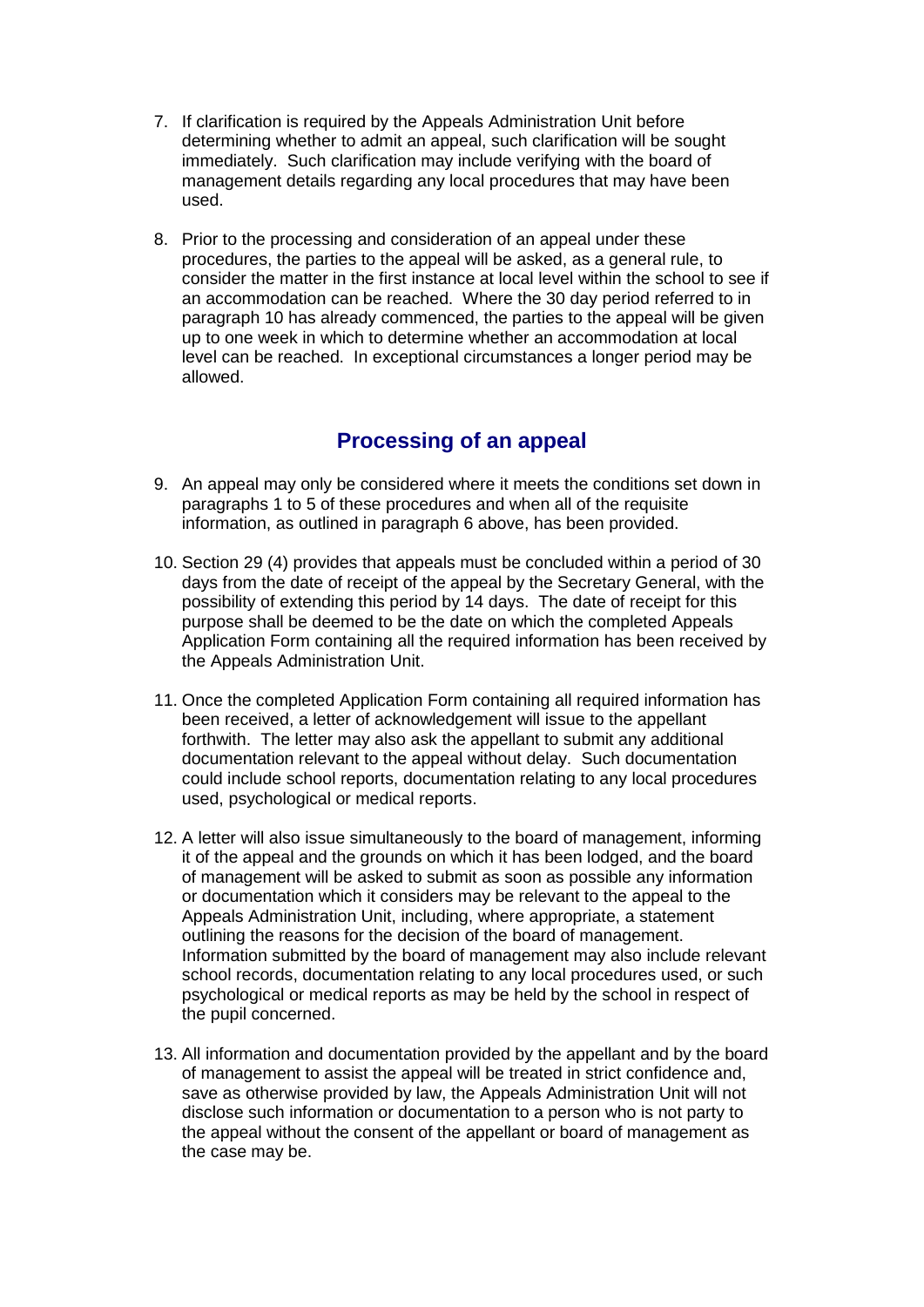- 14. Where an appeal is deemed to be inadmissible under these procedures, a letter to that effect will issue to the appellant forthwith, and copied to the school, stating clearly the grounds on which the appeal is not being admitted.
- 15. An appeal may be withdrawn at any time by the appellant by notifying the Appeals Administration Unit to that effect.

### **Composition of Appeals Committee**

16. An Appeals Committee established by the Minister for the purposes of hearing and determining an appeal under Section 29 shall consist of three persons which shall include an Inspector, and two other persons who, in the opinion of the Minister, have the requisite expertise, experience and independence to serve on the Committee. One of these two persons will act as chairperson of the Committee.

## **Facilitation process**

- 17. Where the Appeals Committee considers that it may be possible to facilitate agreement between the appellant and the school board of management (the parties to the appeal), notwithstanding any failure to reach agreement at local level within the school, a facilitator will be appointed by the Appeals Administration Unit to contact, or arrange to meet, the parties at the earliest opportunity. The facilitator so appointed shall not be a member of the Committee or a member of the Department's Inspectorate. Where the facilitator considers it desirable, the School Attendance Officer or Education Welfare Officer with responsibility for the school in question may be requested to assist the facilitation process.
- 18. The facilitator will attempt to broker an agreement between the parties to the appeal.
- 19. Where agreement is reached, the facilitator will provide the parties to the appeal with a copy of the agreement.
- 20. Where an appellant accepts the agreement reached during facilitation, no further appeal may be made to the Secretary General in respect of the original decision of the board of management which formed the basis of the appeal in the first instance.
- 21. A period of up to one week will generally be allowed for the facilitation process. This may be extended in exceptional circumstances.

# **Appeals hearing**

22. Where it appears to the Committee, or to the facilitator appointed by the Committee, that agreement between the parties to the appeal is not possible within the relevant time constraints, the case will be referred for hearing by the Appeals Committee and a report of the facilitation process will be provided to the Appeals Committee.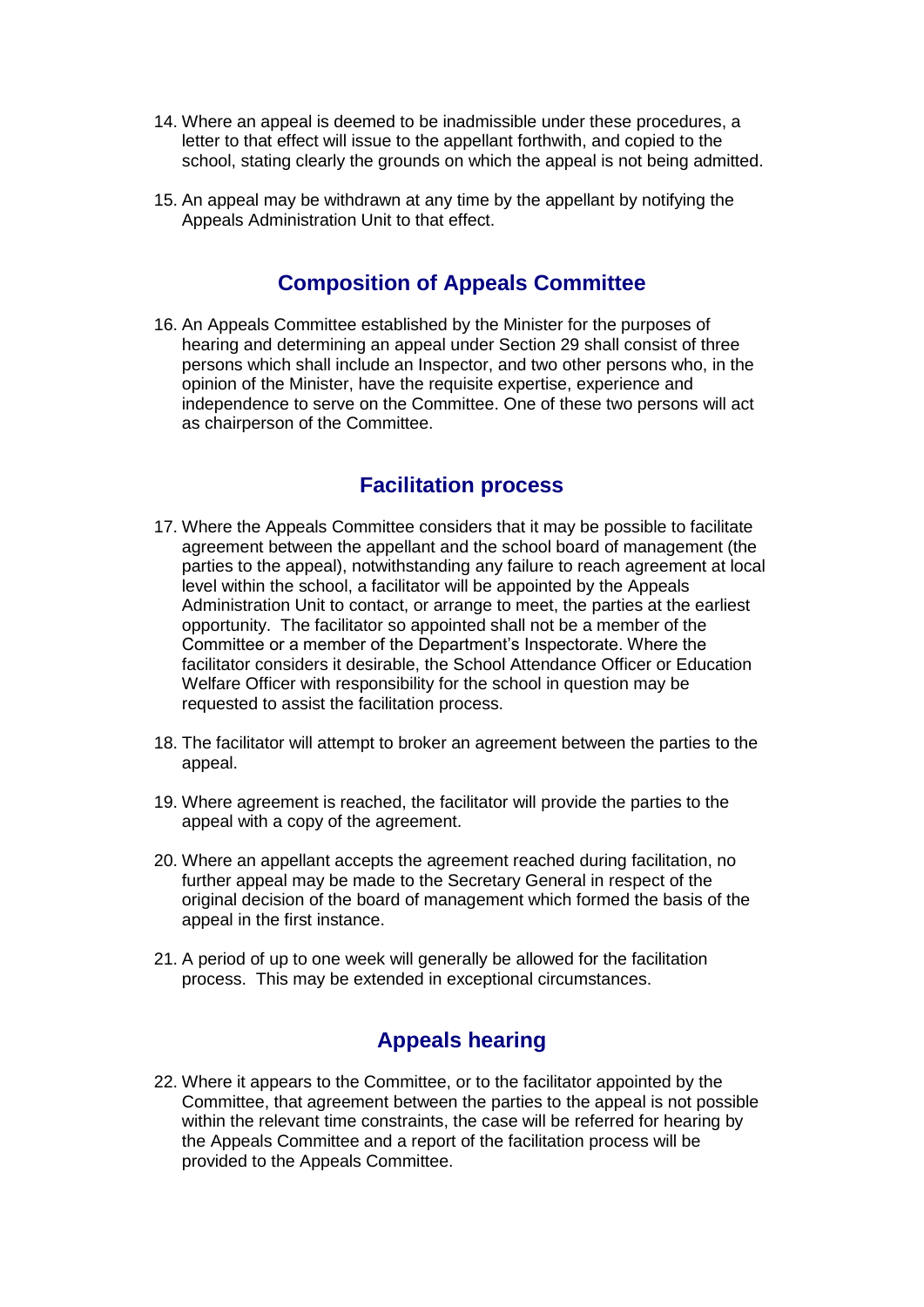- 23. A date, time and venue for the hearing will be arranged in consultation with all concerned.
- 24. The parties to the appeal will be informed at that stage of their right to submit any additional documentation in support of their case (that has not already been provided to the Appeals Administration Unit). Such additional information should be provided in time to enable the time limits set by paragraph 26 to be met. Where the appeal relates to a decision under paragraph 1 (a) or 1 (c), the National Educational Welfare Board may make a submission and such submission shall be made within the same time limits.
- 25. The parents, student, and, where the National Educational Welfare Board makes an appeal in accordance with its power under section 26 of the Education (Welfare) Act, 2000, a representative of the Board, may attend the hearing as, or on behalf of, the appellant. The board of management may designate two of its members, or one of its members and the school principal, to attend the hearing on its behalf.Subject to the prior consent of the Appeals Committee, either party to the appeal may also be accompanied at the hearing by not more than two persons nominated by them for this purpose. Persons accompanying either party to the appeal will not be permitted to make statements at the hearing, save in exceptional circumstances where the Committee gives its consent.
- 26. The Committee may invite persons with relevant expertise to attend and make statements at the hearing.
- 27. In advance of the hearing the parties to the appeal will be provided, in confidence, with a complete set of documentation submitted in relation to the case in question for the purposes of the hearing. The parties will also be notified as to the persons who will be attending the hearing, including any persons specifically invited by the Committee. This information/ documentation should be provided no later than 3 days before the hearing.
- 28. Where either, or both, of the parties to the appeal are unable to attend the hearing, they should contact the Appeals Administration Unit no later than 3 days before the hearing so that the hearing may be rescheduled.
- 29. Where either, or both, of the parties to the appeal fail to attend the hearing, without having given prior notification to the Appeals Administration Unit, the hearing may proceed in their absence at the discretion of the Appeals Committee.
- 30. At the hearing both parties to the appeal will be given an opportunity to present their case. Both will have the right of reply and each will have the right to question the other through the chair.
- 31. The Committee may question both parties to the appeal, and seek the views of any other persons (see above) who may have been called.